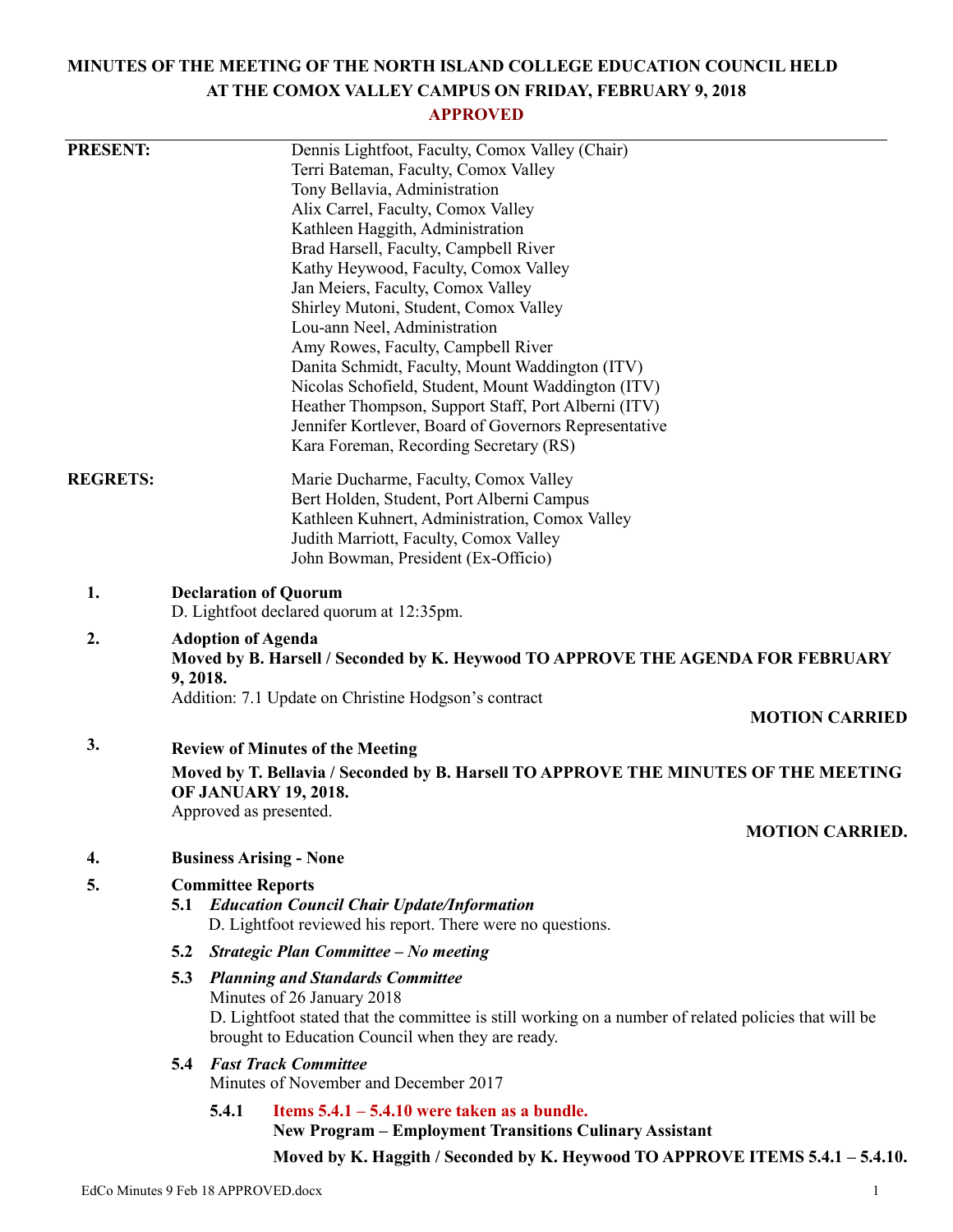### **EFFECTIVE/START DATE: WI 2018**

#### *Discussion:*

Some clarifications were provided by T. Bellavia as Dean of Access & Regions. He also acknowledged the work done by Kathy O'Donnell, Chair of ASD, Neil Holm, ASD Instructor and Chef Al Irving for putting this program together.

- **5.4.2 New Course – ACL 010 Workplace Safety & Health Promotion**
- **5.4.3 New Course – ACL 012 Ware Washing & Service**
- **5.4.4 New Course – ACL 014 Kitchen Basics ACTION ITEMS:** #19: clarify if "SOPs" represents "Standard Operating Procedure"
- **5.4.5 New Course – ACL 016 Basic Food Preparation**
- **5.4.6 New Course – ACL 020 Workplace Literacy for Food Service**
- **5.4.7 New Course – ACL 030 Math Measurement & Money Skills for Work**
- **5.4.8 New Course – ACL 040 Work Search & Interview Skills**
- **5.4.9 New Course – ACL 042 Career Exploration / Job Shadow Work**
- **5.4.10 New Course – ACL 044 Advanced Work Experience**

### **MOTION CARRIED.**

**5.4.11 Program Revision – Metal Jewellery Design Certificate Moved by K. Haggith / Seconded by A. Rowes TO APPROVE THE PROGRAM REVISION.**

# **EFFECTIVE/START DATE: FA 2018**

*Discussion:*

None.

### **MOTION CARRIED.**

**5.4.12 Course Revision – MJD 110 Fundamentals of Design Moved by K. Haggith / Seconded by A. Rowes TO APPROVE THE COURSE REVISION.**

### **EFFECTIVE/START DATE: FA 2018**

*Discussion:*

None.

### **MOTION CARRIED.**

### **5.4.13 5.4.13 & 5.4.19 were taken together**

**Course Revision – MJD 111 & 121 Northwest Coast First Nations Art & Engraving I and II**

**Moved by K. Haggith / Seconded by A. Carrel TO APPROVE THE TWO COURSE REVISIONS.**

# **EFFECTIVE/START DATE: FA 2018**

### *Discussion:*

Issues noted below apply to both MJD 111 and 121:

- Concern regarding whether adequate consultation was done with Aboriginal Education including with regard to using appropriate and consistent terminology.
- Recommendation for policy to ensure that prior consultation occur for all courses with Indigenous content and consistent terminology be established. Aboriginal Education is currently working on this.
- Some course content is not reflected in the learning outcomes.
- Learning outcomes language (e.g. "recognize" and "understand") are not measurable and should be rewritten.
- Suggest revisions be brought back to Curriculum Committee by November 2018 (at the latest) for delivery in 2019/2020.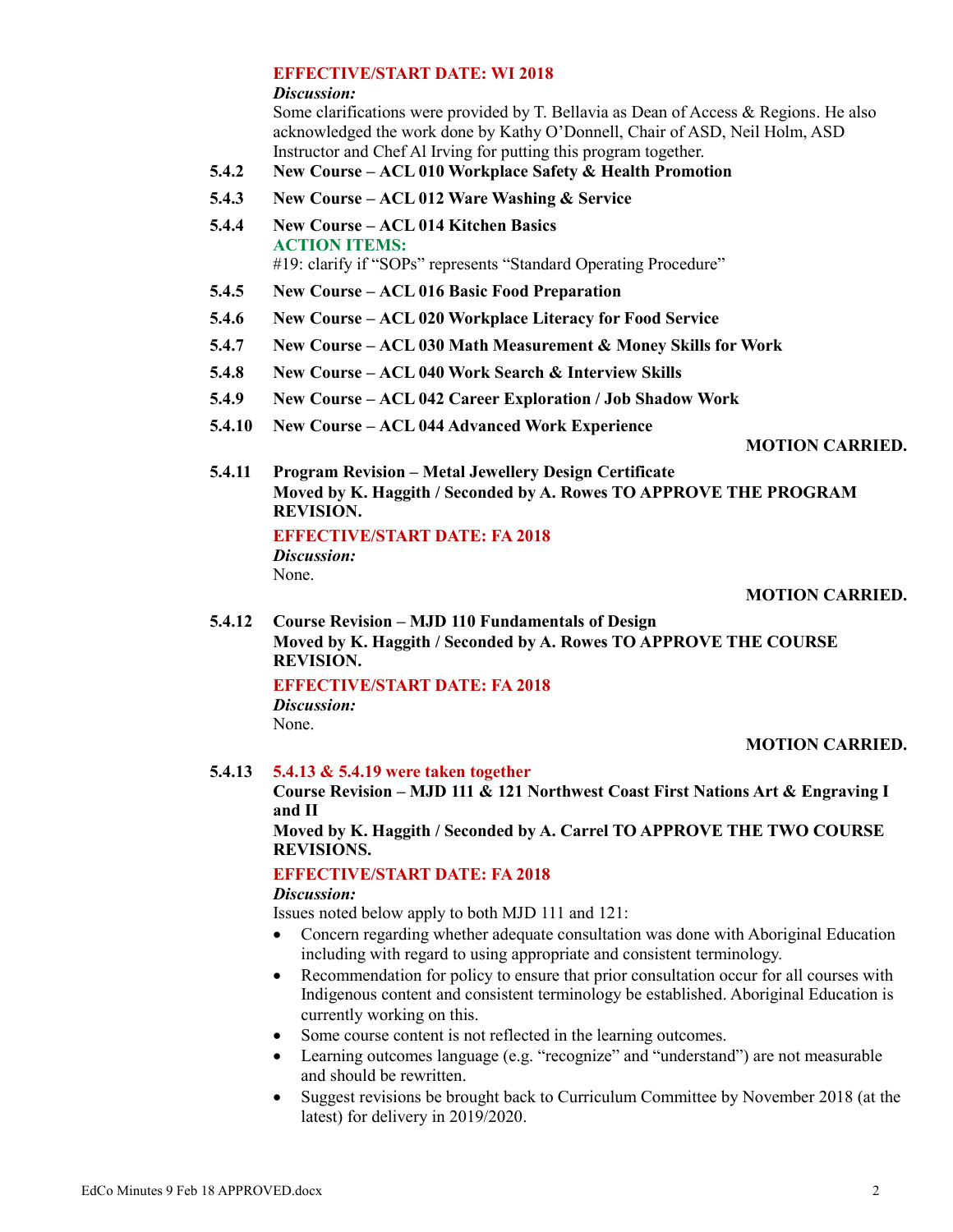### **ACTION ITEMS:**

### **Recommendations to department:**

Consultation with Aboriginal Education regarding these two courses on the noted issues. Consultation with institutional expert on writing learning outcomes.

**NOTE:** These courses have been approved by Fast Track for one delivery in 2018/19. Revisions are required prior to subsequent deliveries. If delivery is planned for 2019/2020, revisions must be submitted to Curriculum Committee for the November meeting at the latest.

### **MOTION NOT CARRIED.**

# **5.4.14 Course Revision – MJD 112 Metal Techniques I Moved by K. Haggith / Seconded by B. Harsell TO APPROVE THE COURSE REVISION.**

### **EFFECTIVE/START DATE: FA 2018**

*Discussion:* None

# **MOTION CARRIED.**

**5.4.15 Course Revision – MJD 113 Metal Casting I Moved by K. Haggith / Seconded by T. Bateman TO APPROVE THE COURSE REVISION.**

# **EFFECTIVE/START DATE: FA 2018**

*Discussion:* None.

# **MOTION CARRIED.**

### **5.4.16 Course Revision – MJD 114 Drawing & Rendering**

**Moved by K. Haggith / Seconded by K. Heywood TO APPROVE THE COURSE REVISION.**

### **EFFECTIVE/START DATE: FA 2018**

### *Discussion:*

Noted change to learning outcomes below. **ACTION ITEMS:**

Learning Outcomes #4: remove "Have the confidence to quickly…" – not measure. Begin sentence with "Generate…"

**MOTION CARRIED.**

# **5.4.17 Course Revision – MJD 115 Final Project I Moved by K. Haggith / Seconded by B. Harsell TO APPROVE THE COURSE REVISION.**

**EFFECTIVE/START DATE: FA 2018** *Discussion:*

None.

### **MOTION CARRIED.**

**5.4.18 Course Revision – MJD 120 Fundamentals of Design II Moved by K. Haggith / Seconded by J. Meiers TO APPROVE THE COURSE REVISION.**

### **EFFECTIVE/START DATE: FA 2018**

*Discussion:*

Noted change to learning outcomes below. **ACTION ITEMS:** Learning Outcome #5: ask developer to rewrite as learning outcome.

**MOTION CARRIED.**

**5.4.19 Course Revision – MJD 121 Northwest Coast First Nations Art & Engraving II Bundled with 5.4.13**

### **5.4.20 Course Revision – MJD 122 Metal Techniques II**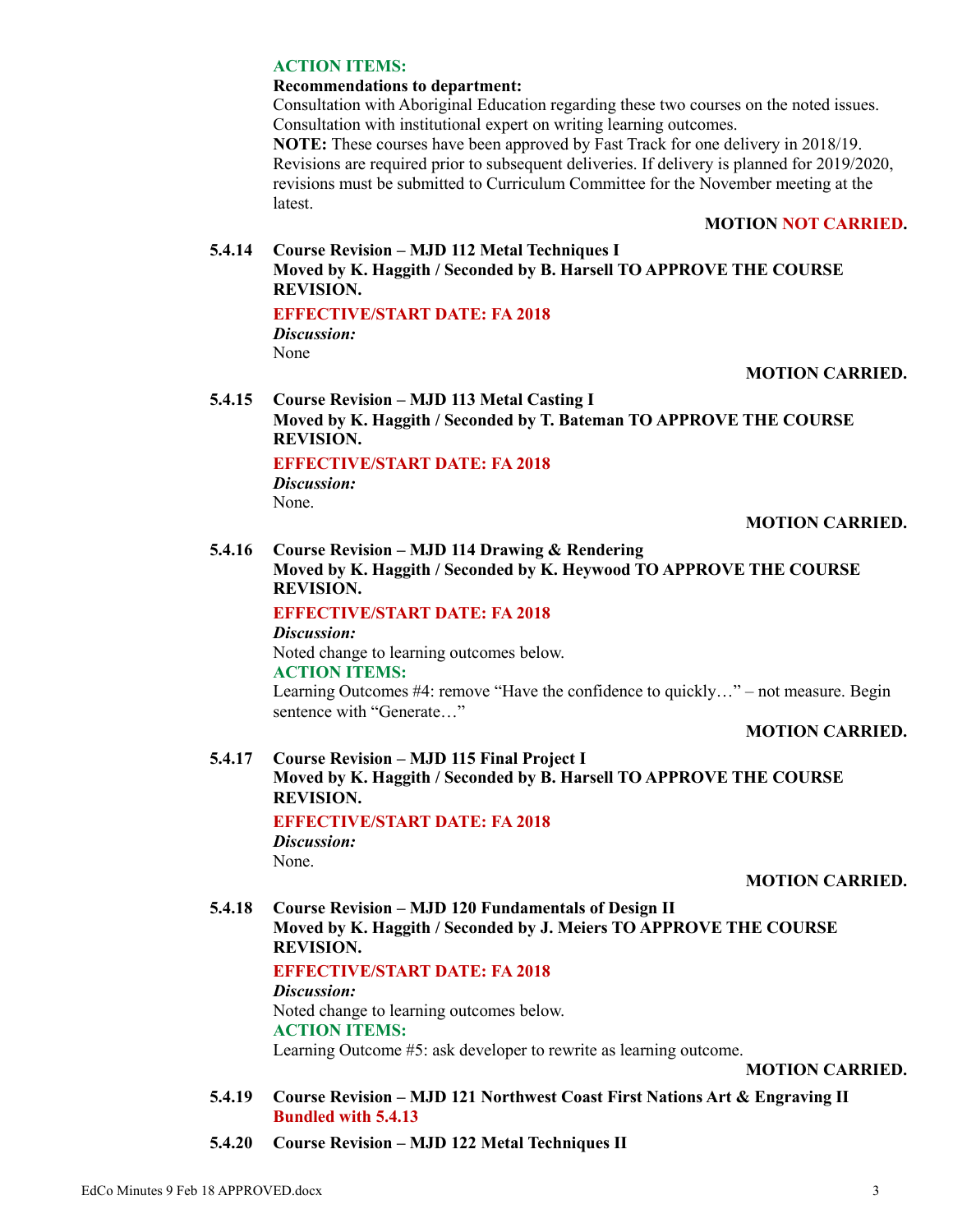### **Moved by K. Haggith / Seconded by B. Harsell TO APPROVE THE COURSE REVISION.**

# **EFFECTIVE/START DATE: FA 2018**

*Discussion:*

Concern with language in learning outcome #5. Recommendation to the developer to review this outcome with institutional experts and revise and submit as a minor change. Discussion about establishing an appropriate process for recommending changes without holding up approvals.

**(2 opposed) MOTION CARRIED.**

### **5.4.21 Course Revision – MJD 123 Metal Casting II Moved by K. Haggith / Seconded by A. Carrel TO APPROVE THE COURSE REVISION.**

### **EFFECTIVE/START DATE: FA 2018**

*Discussion:* None.

### **MOTION CARRIED.**

**5.4.22 Course Revision – MJD 124 Introduction to Gemmology Moved by K. Haggith / Seconded by A. Carrel TO APPROVE THE COURSE REVISION.**

### **EFFECTIVE/START DATE: FA 2018**

*Discussion:* None.

**MOTION CARRIED.**

# **5.4.23 Course Revision – MJD 125 Final Project II**

**Moved by K. Haggith / Seconded by K. Heywood TO APPROVE THE COURSE REVISION.**

# **EFFECTIVE/START DATE: FA 2018**

#### *Discussion:*

Suggested that learning outcome #1; "an *interesting* and…" is subjective and not measureable. No change requested just a recommendation to the department to review.

**MOTION CARRIED.**

**5.4.24 Course Revision – MJD 126 Business Practices for Jewellery Artists II Moved by K. Haggith / Seconded by B. Harsell TO APPROVE THE COURSE REVISION.**

### **EFFECTIVE/START DATE: FA 2018**

*Discussion:* Query as noted below. **ACTION ITEMS:** #32 Grade Scheme: is Pass/Fail correct? There are percentages listed in evaluation methods. **MOTION CARRIED.**

**5.4.25 New Course – MJD 116 Business Practices for Jewellery Artists I Moved by K. Haggith / Seconded by J. Meiers TO APPROVE THE NEW COURSE.**

### **EFFECTIVE/START DATE: FA 2018**

# *Discussion:* Query as noted below.

### **ACTION ITEMS:**

#32 Grade Scheme: is Pass/Fail correct? There are percentages listed in evaluation methods. **MOTION CARRIED.**

# **5.5** *Curriculum Committee*

### **Minutes of Curriculum Meetings – January 26, 2018**

Committee feedback on pilot curriculum processes introduced in Fall 2017. Feedback from Education Council members is welcome.